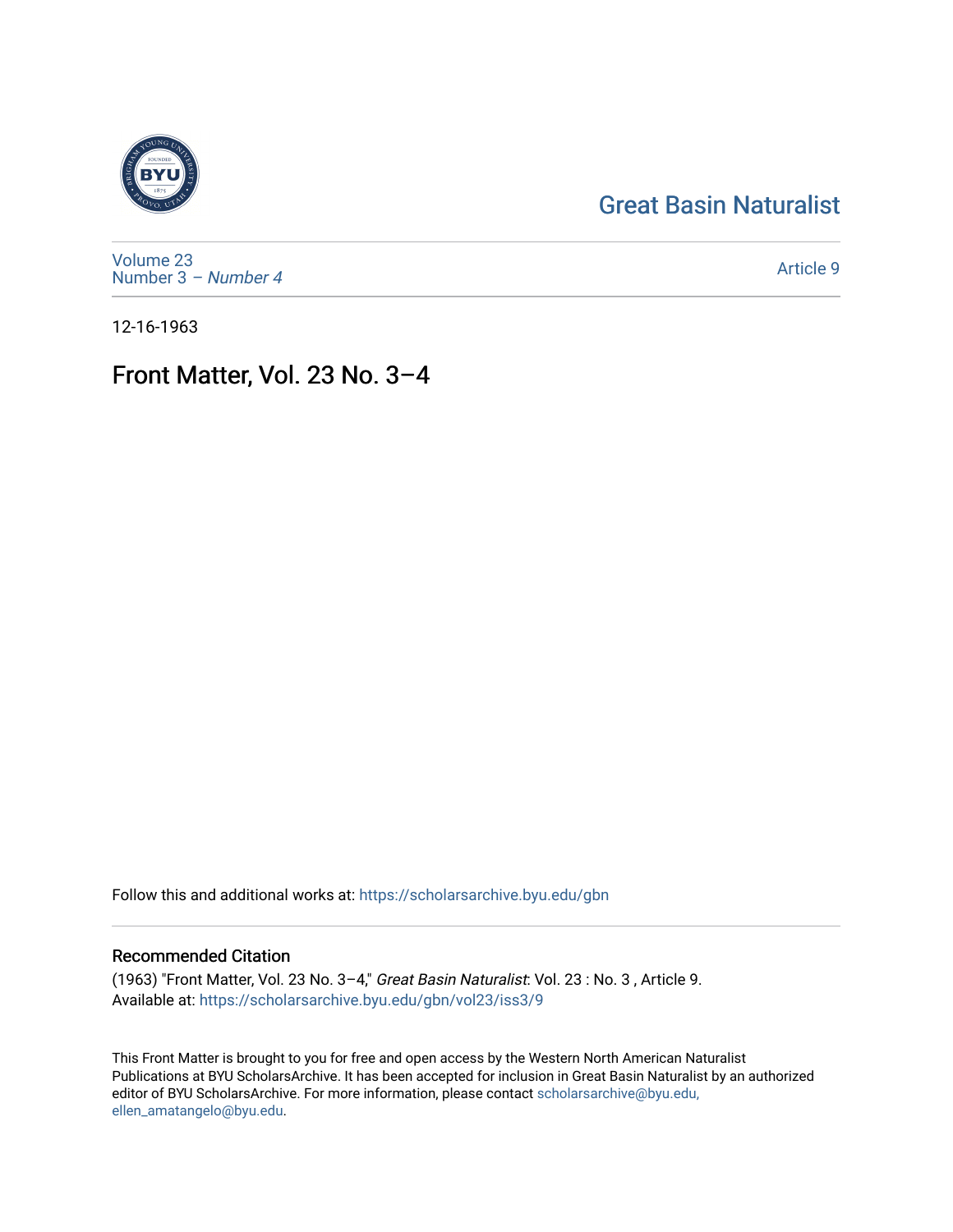rv

# Great Basin AUB 18 1966

MAINVANNU. **UNIVERSITY** 

### Volume XXIII December 16, 1963 Nos. 3-4

#### TABLE OF CONTENTS

| A Survey of the Herpetofauna of the Death Valley Area.<br>By Frederick B. Turner and Roland H. Wauer  119      |  |
|----------------------------------------------------------------------------------------------------------------|--|
| The Systematics of Crotaphytus Wislizeni, the Leopard<br>Lizards, Part I. Illustrated, By Wilmer W. Tanner and |  |
| New Lacebugs from the Eastern Hemisphere. Illustrated.                                                         |  |
| Undescribed Species of Nearctic Tipulidae (Diptera). By                                                        |  |
|                                                                                                                |  |
| New Distributional and Host Data for the Tick Dermacentor<br>hunteri Bishopp. By Elias P. Brinton and Glen M.  |  |
| A New Species of Craniotus (Coleoptera: Tenebrionidae).                                                        |  |
|                                                                                                                |  |



PUBLISHED BY Brigham Young University